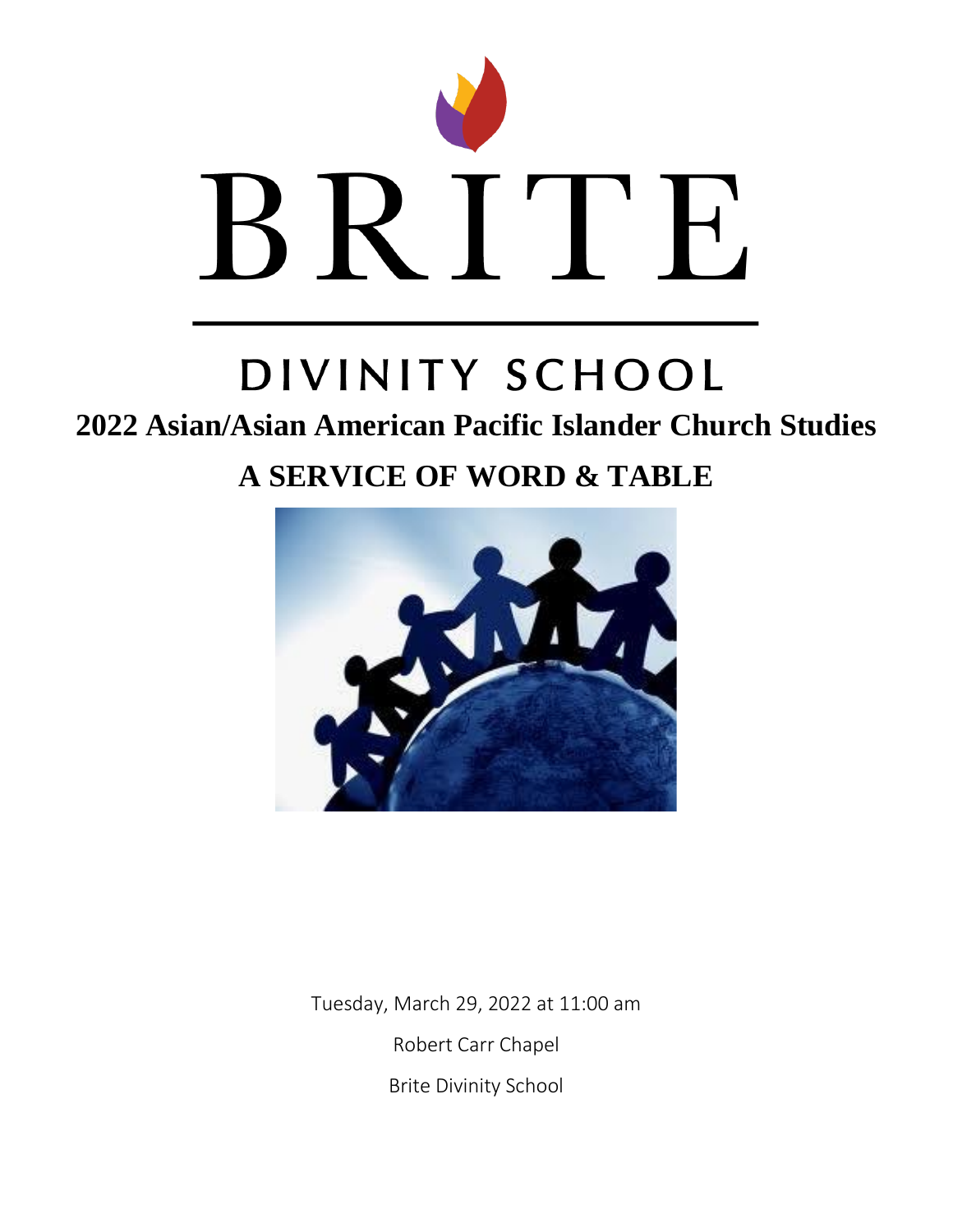

#### Prelude DeShay Jackson

#### Call to Worship Rev. Cheongsoo Park

O the depth of the riches and wisdom and knowledge of God! How unsearchable are his judgments and how inscrutable his ways! "For who has known the mind of the Lord? Or who has been his counselor?" "Or who has given a gift to him, to receive a gift in return?" For from him and through him and to him are all things. To him be the glory forever. Amen.

#### Hymn How Firm a Foundation Chalice #618

Opening Prayer Rev. Cheongsoo Park

#### Scripture Reading Hebrews 12:1-3 Rev. Charles Gnanamuthu in Tamil, Rev. Sihun Jang in Korean, Rev. Cheongsoo Park in English

#### Hebrews 12:1-3

Therefore, since we are surrounded by so great a cloud of witnesses, let us also lay aside every weight and the sin that clings so closely, and let us run with perseverance the race that is set before us,

looking to Jesus the pioneer and perfecter of our faith, who for the sake of the joy that was set before him endured the cross, disregarding its shame, and has taken his seat at the right hand of the throne of God.

Consider him who endured such hostility against himself from sinners, so that you may not grow weary or lose heart.

#### Introduction of the Preacher Rev. Dr. Timothy Lee

Sermon "Ecumenism on Mars?" Rev. Paul Tche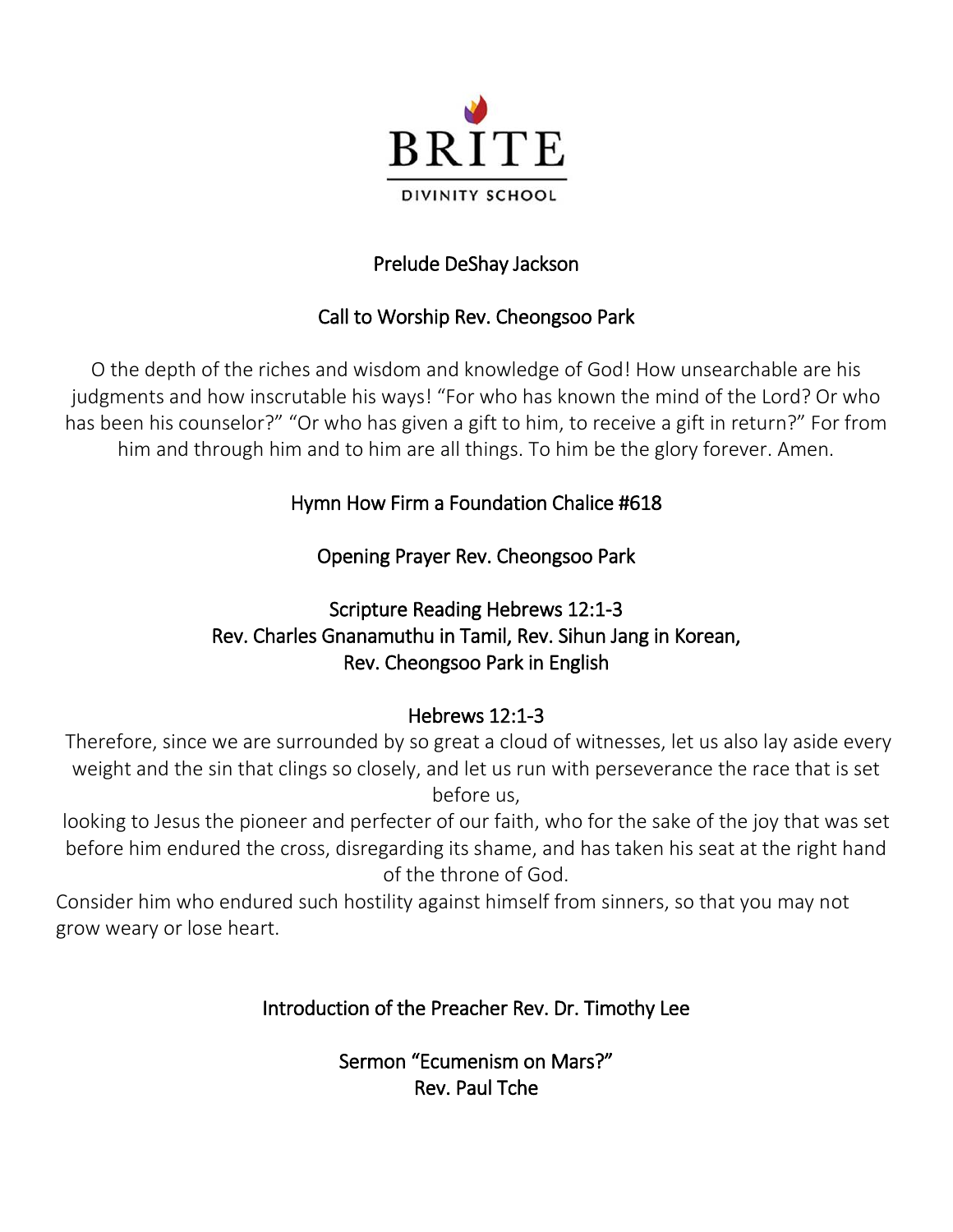

#### Special Music This is My Father's World arr. by Soma Trio David Cho (violin), Hamin Kim (cello), Jooeun Kim (piano)

Communion Rev. Sihun Jang

Announcements Rev. Sihun Jang

Closing Hymn, I Want Jesus to Walk with Me Chalice #627

Benediction Rev. Dr. David Cho

#### Worship Leaders:

#### Brite Asian Student Association Members and Guest

Rev. Paul Tche, President of the Christian Unity and Interfaith Ministry

Rev. Dr. Timothy S. Lee, Associate Professor of the History of Christianity and Director of Asian/Asian American Pacific Islander Church Studies at Brite

Rev. Sihun Jang, Brite PhD student & BASA Moderator (2021-2022)

Rev. Cheongsoo Park, Brite PhD student & BASA Secretary (2021-2022)

Johnru Villamor, Brite M.A.T.M. Student & BASA Member

Rev. Charles Gnanamuthu, Transformational Pastor of Sachse Christian Church

Rev. Dr. David Cho Visiting Assistant Professor of Pastoral Theology and Care

#### Announcements

A special thanks to DeShay Jackson, David Cho, Hamin Kim, and Jooeun Kim for performing music and Reina Rodriguez, Jonathan Greer, and the Brite Worship planning team for helping with meetings and the chapel service.

All are invited to the luncheon-community conversation: "The Churches in a Time of Pandemic: From Crisis to Opportunity" with Rev. Paul Tche at Weatherly Hall following the service.